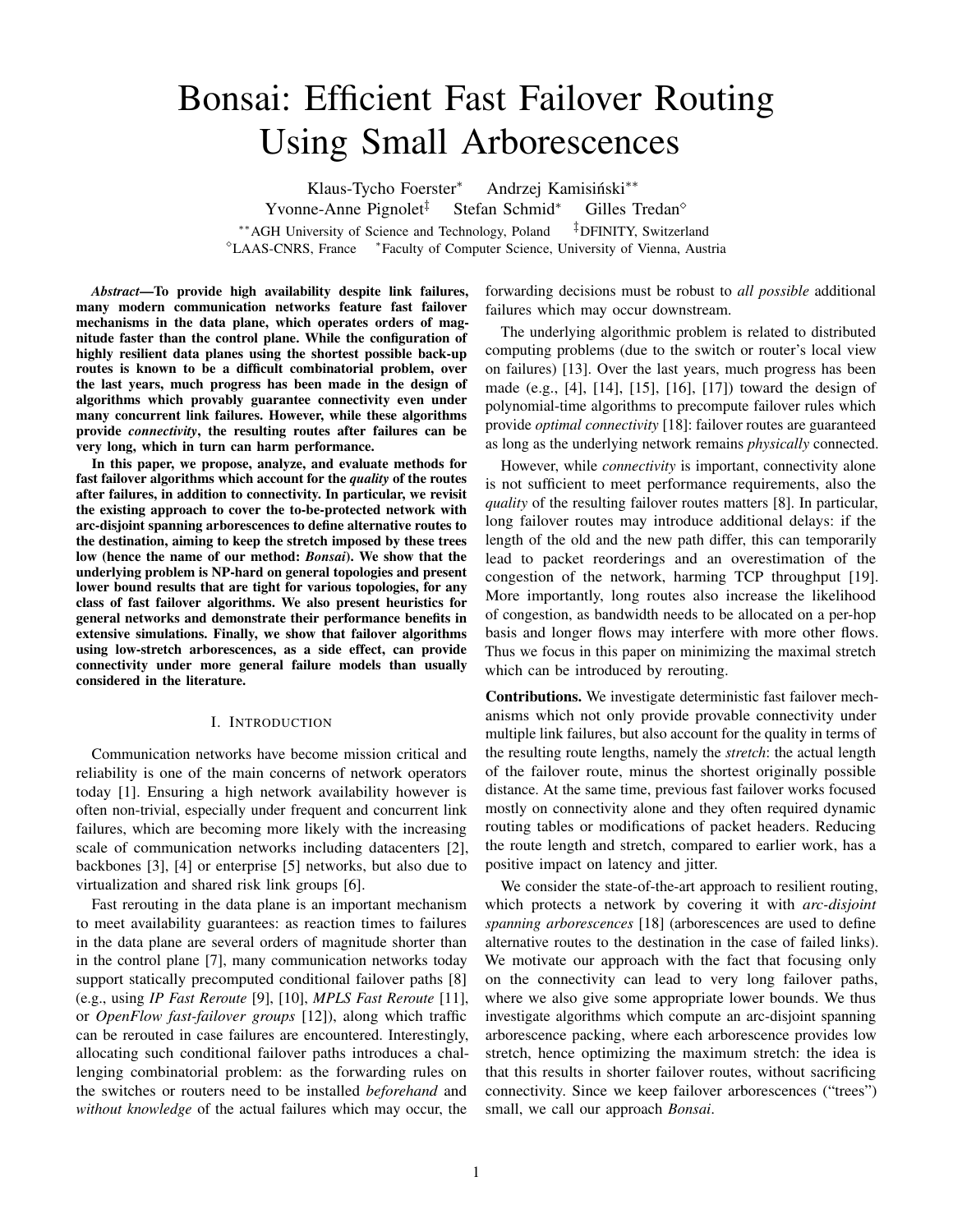

Fig. 1. Example of a five node graph with two different choices of failover routes  $\mathcal{T}_1$ ,  $\mathcal{T}_2$ , depicted in *blue* (dashed) and *red* (dotted). In both  $\mathcal{T}_1$ ,  $\mathcal{T}_2$ , routing can switch to a second arc-disjoint arborescence if a failure is encountered.  $\mathcal{T}_1$  is inspired by routing along a Hamiltonian cycle, either clock- or counter-clockwise. The arborescences in  $\mathcal{T}_2$  optimize for short paths.

As we prove the problem to be NP-hard for general network topologies, we present a fast and flexible heuristic that takes stretch optimization criteria into account. We report on extensive experiments of this heuristic, for different random and real-world networks. Our results show that we can significantly improve the stretch for many scenarios, in particular when the network size increases, in comparison to currently used methods. Moreover, our techniques also provide good performance gains in other aspects, such as the computation time or stretch in relation to network connectivity. Finally, we demonstrate the benefits of low-stretch failover algorithms to support more general failure models than usually studied in the literature: when the failures are appropriately clustered, lowstretch arborescences greatly increase network survivability.

Example. To illustrate our problem and show the need for route length-aware arborescences, we consider the network with five nodes in Fig. 1. In this simple example, we consider flows that need to be routed to the destination  $t$ , in the top of the figure. In the absence of link failures, the flows could be routed along e.g. the dotted *red* paths. In the case of incident link failures, any node  $y$  will apply conditional rules which have been pre-installed. These rules can only be conditioned on the availability of links incident to the node  $y$  and the in-port, i.e., rerouting decisions are purely local. We refer to Sec. II (and related work [13], [14], [16], [20]) for a detailed model.

We are interested in strategies to pre-compute such conditional failover rules which ensure that one is still able to route to  $t$ , even in the presence of multiple failures. In the example in Fig. 1, node  $x$  has a conditional failover rule which reroutes traffic if the dotted *red* arc  $(x, t)$  is not available. In the case of the  $\mathcal{T}_1$  tree, traffic might be rerouted to node w via the dashed *blue* arc  $(x, w)$ . If w would not match on the incoming port, then the packet might be forwarded again to  $x$ , resulting in a forwarding loop.

Prior work provided important insights in how failover rules should be defined in order to avoid such loops, even under multiple link failures, for example, relying on Hamiltonian cycles [15, §B.6]. However, in the worst case, these schemes can result in very long paths: if  $x$  resorts to the alternative counter-clockwise route indicated by dashed *blue* arcs in  $\mathcal{T}_1$ , the stretch is on the order of the number of nodes, which is especially harmful when larger examples are considered. On the

other hand, the routing as described in  $\mathcal{T}_2$  on the right side just induces a stretch of one extra hop. Thus, we aim to ensure that failover paths "preserve locality", without sacrificing resiliency. As such, we are interested in algorithms to compute static failover rules which result in paths like the one indicated in  $\mathcal{T}_2$ .

A large body of work on routing schemes resilient to single failures as well as routing schemes resilient to multiple failures with dynamic failover tables (where link reversal approaches [21] can be used) exists, as we will discuss in more details in the related work section. However, much less is known about the design of resilient static forwarding tables, especially for scenarios where packet-header rewriting or packet-duplication is impossible or undesired (the former consumes header space and the latter introduces additional loads). The most closely related works to ours are by Chiesa et al. [14], [15], [18], [22], Stephens et al. [16], [17], and Pignolet et al. [13], [23], who developed robust failover schemes using static forwarding tables. These approaches provide very high resilience. However, they do not guarantee any non-trivial deterministic bounds on the resulting path lengths. The work of Foerster et al. [8] provides bounds on the resulting path lengths, however just for specialized regular topologies such as the 2d-torus, grids, and data center topologies based on complete bipartite graphs—these constructions are specialized and cannot be extended to more general graph classes.

This paper aims to fill this gap, by considering the study of deterministic local algorithms for short failover paths on general network topologies. We build upon the concepts of *arcdisjoint spanning arborescences*, which were also exploited in prior work [8], [14], [15], [18], [22], [24], [25] and are reminiscent of work on homotopic routing problems [26].

Organization. We present our formal model in Section II, followed by Section III, where we introduce the concepts of arcdisjoint spanning arborescences and derive lower bounds on the possible stretch, along with proving optimal stretch computation to be NP-hard. Section IV investigates the construction of stretch-aware arborescences, where we first introduce prior methods and then present our own round-robin approach, which can efficiently swap links for optimization purposes. In the next Section V, we also provide positive evaluation results which showcase that our new approach performs well in practice, in comparison to prior work. We furthermore show that lowstretch arborescences also have a positive influence on the resiliency, by investigating theoretical guarantees for distributed failure clusters in Section VI. We then discuss related work in Section VII and lastly conclude in Section VIII.

# II. NETWORK AND ROUTING MODEL

We model the network as a graph  $G = (V, E)$ , connecting  $n$  nodes in set  $V$  (switches, routers, hosts) using bidirected links  $E$  (i.e., a full-duplex symmetric digraph). That is, if there is a link  $(u, v)$ , then there is also always a link  $(v, u)$  in the opposite direction. When focusing on the directed nature of a link, we often use the term *arc* to emphasize this.

We assume that forwarding rules can match the destination field from the packet header as well as the in-port (the port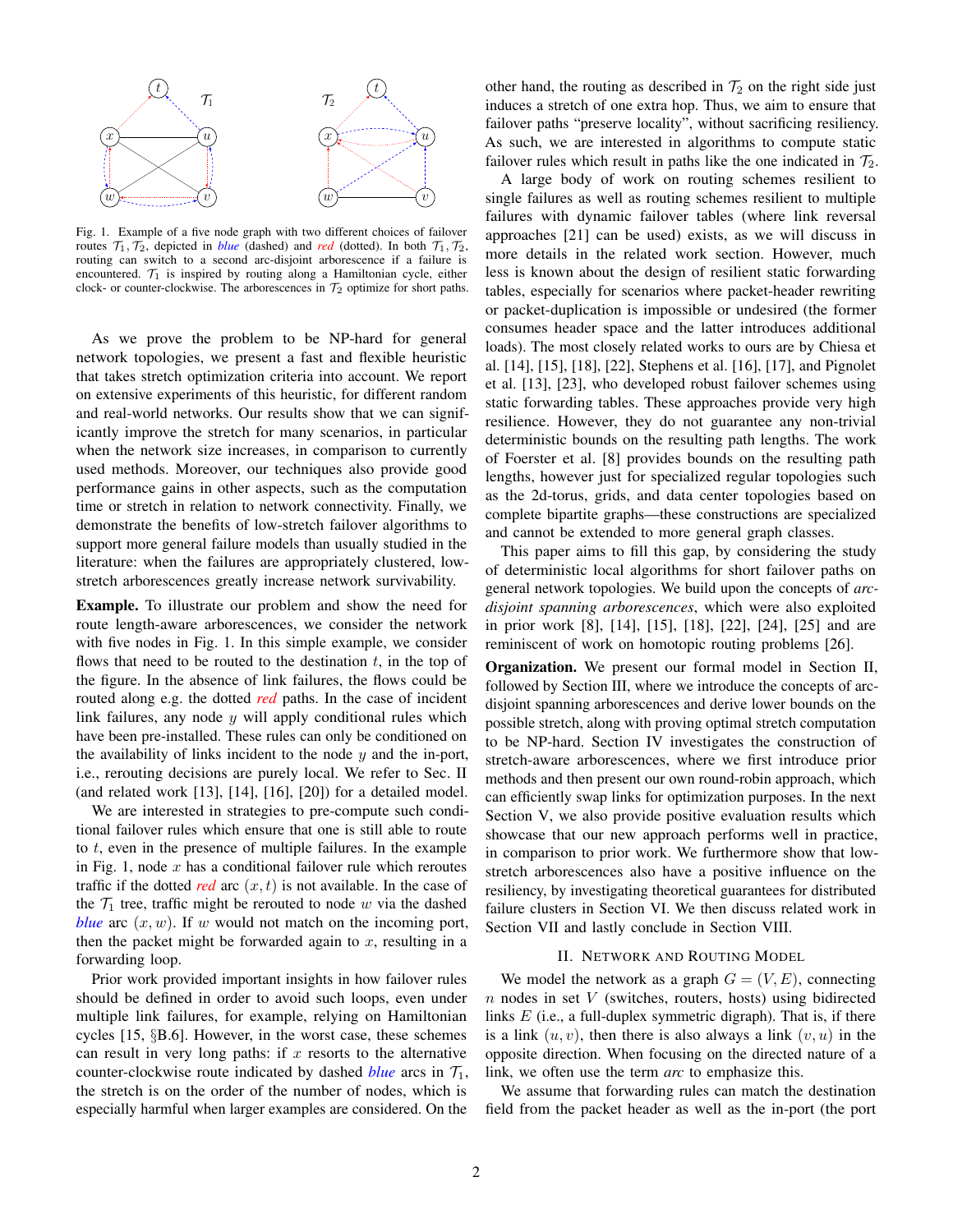from which a packet arrives at  $v$ <sup>1</sup>, and depending on this match, define the outgoing port to which a packet is forwarded at v. In other words, the focus of this paper is on *oblivious* routing algorithms which do not rely on any dynamic state at nodes (e.g., no counters), nor in packets: we do not allow packet tagging. While marking packets is known to improve the robustness of routing [14], [27], it may not be possible in practice to add additional header fields or to reuse existing fields, as they are needed by other protocols.

The failover mechanisms needs to be *statically preconfigured*: at the time the failover rules are installed, the *set of link failures* F is not known yet. The mechanism must be configured such that for any possible set of *local* link failures, a failover action is taken which provides connectivity and stretch guarantees, *independently* of the additional failures that may be encountered down-stream.

More precisely, we say that a failover algorithm A has a *resiliency* of |F|, if for any source-destination pair  $s, t \in V$  it holds: the route taken by packets from s according to algorithm A leads to t despite any  $|F|$  link failures.

Note that statically preconfigured failover allows a network to react seamlessly to local failures, whether they are transient or permanent. In case of permanent link problems, the reconstruction of routes can be triggered in addition, if necessary. The focus of this work is on the properties of such local failover algorithms and not on the reconstruction of permanent failures.

#### III. ROOTED SPANNING ARBORESCENCES

In order to obtain efficient local fast failover algorithms, we leverage a known approach for resilient routing [14], [18], [22], [25], based on *rooted arc-disjoing spanning arborescences*<sup>2</sup> : routing is performed along arborescences, where upon hitting a failure, the packet switches to another arborescence and follows it—without modifying the packet header.

#### *A. Arborescence Preliminaries and Prior Work*

We now formally define the concept of rooted arc-disjoint spanning arborescences and how to use them for failover routing as discussed in prior work, e.g., by switching between them in a circular order [14], [15], [18], [22].

**Arborescence properties.** Let  $(u, v)$  denote a directed arc from node  $u$  to  $v$ . A directed subgraph  $T$  is an  $r$ -rooted spanning arborescence of G if (i)  $r \in V(G)$ , (ii)  $V(T) = V(G)$ , (iii) r is the only node without outgoing arcs and (iv), for each  $v \in$  $V \setminus \{r\}$ , there exists a single directed path from v to r. When it is clear from the context, we use the term "arborescence" to refer to a t-rooted spanning arborescence, where  $t$  is the destination node.

Generating arc-disjoint arborescences. A packing (set) of arborescences  $\mathcal{T} = \{T_1, \ldots, T_k\}$  is arc-disjoint if no pair of arborescences in  $\mathcal T$  shares common arcs, i.e., if  $(u, v) \in E(T_i)$ then  $(u, v) \notin E(T_i)$  for all  $i \neq j$ . It is known that k arc-disjoint arborescences exist in any k-connected graph [28] and that they can be computed efficiently [29], with a runtime of  $O(|E| + \frac{1}{2})$  $nk^3 \log^2 n$ ). In a simpler (and slower) version, one creates a spanning arborescence s.t. the remaining graph remains  $k - 1$ connected, and repeating this process  $k - 2$ ,  $k - 3$ , ..., until  $k$  arc-disjoint arborescences are obtained [30]. A conceptually different approach is proposed by Chiesa et al. [15], using link-disjoint Hamiltonian cycles: given  $k/2$  such cycles, they can be turned into  $k$  arc-disjoint arborescences, two for each cycle, in opposite directions. However, k-connectedness does not imply  $k/2$  disjoint Hamiltonian cycles.

Resilient routing on arc-disjoint arborescences. Elhourani et al. [24] and Chiesa et al. [15] showed how decompositions of G into  $\mathcal T$  can be used to define failover routes for packets destined to t. These packets are routed according to an arborescence  $T_i$  by forwarding them along the unique directed path of  $T_i$ towards the root t. If a link  $(u, v) \in E(T_i)$  that should be used for the next hop is not available, the affected packets are forwarded along a different arborescence  $T_i$  at u, i.e., the packet switches from  $T_i$  to  $T_j$  at u.

When arborescences are arc-disjoint, a failed arc only disconnects one arborescence, i.e., in a k-connected graph,  $k-1$ failures leave at least one arborescence intact. On the other hand, k failures can physically disconnect the destination from parts of the network. Elhourani et al. [25] obtain a resilience of  $k-1$  by indexing the arborescences from 1 to k, with all packets starting in arborescence 1, switching to the arborescence with the next higher index after a failure.

Chiesa et al. [14], [15], [18], [22] propose to generalize this concept by defining a circular order on the arborescences. As such, packets may start in any arborescence, and may also be forwarded after hitting  $k$  failures, though without any theoretical guarantees in the latter case. $3$  Chiesa et al. also provided other failover strategies, some of them probabilistic. Instead of defining a fixed circular order on the arborescences, the next arborescence may be chosen uniformly at random, hopefully breaking out of forwarding loops. As an extension, motivated by bidirectional link failures, packets can bounce on the failed link e with some fixed probability, picking the other arborescence that was also impacted by failing link e.

Arborescence quality. A defining quality of routing on an arborescence is its stretch, which we now define formally. Let  $\ell_{\text{opt}}(v, t)$  denote the minimum distance packets have to travel from  $v$  to  $t$  without failures (shortest path routing) and let  $\ell_T(v, t)$  denote the route length along arborescence T. The *stretch of a node* v in T is defined as the difference between routing optimally and on T, i.e.,  $\ell_T(v, t) - \ell_{opt}(v, t)$ , whereas the *stretch of an arborescence* T is defined as the maximum stretch over all  $v \in V$ . Similarly, the *stretch of an arborescence packing*  $\mathcal{T}$  is defined as the maximum stretch over all  $T \in \mathcal{T}$ .

<sup>&</sup>lt;sup>1</sup>The in-port is crucial for resiliency. E.g., consider a network with a deadend, e.g., a node  $v$  which can only be reached via a link from  $u$  after the failures. As packets are forced to return back to u along link  $(v, u)$ , i.e., the same link from which they arrived, matching the in-port is needed to facilitate a different routing decision at  $v$ , avoiding a loop.

<sup>&</sup>lt;sup>2</sup>Also denoted as branchings or directed rooted trees in the literature.

<sup>&</sup>lt;sup>3</sup>We show how to extend the theoretical guarantees beyond  $k$  failures in Section VI for failure distributions where the failures are clustered [31].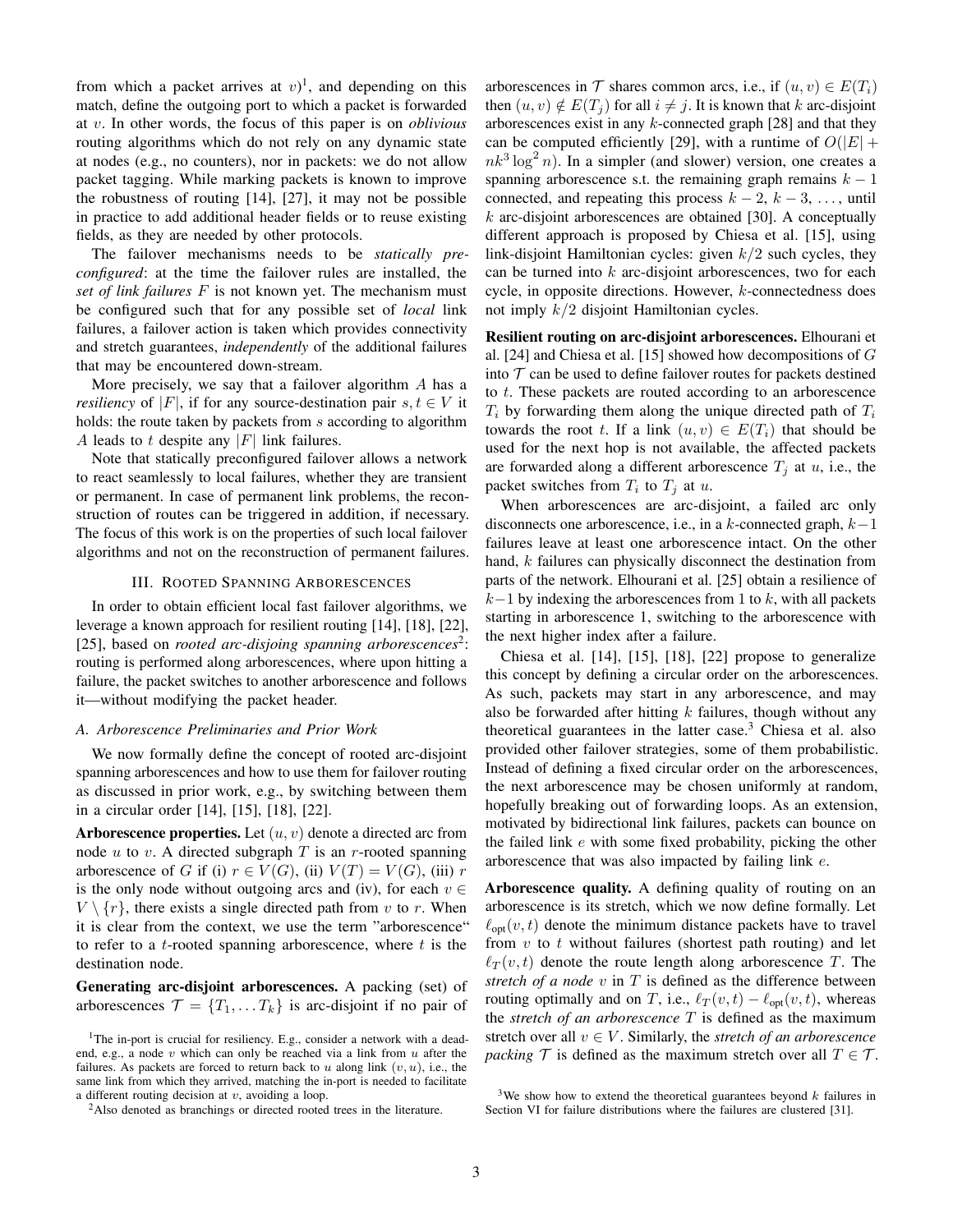When it is clear from the context, we will just use the term stretch, without specifying  $v, T$ , or  $T$ .

However, prior work does not provide theoretical guarantees on the stretch when using arborescences, except on how often one might switch the arborescences [14], [15], [18], or for some specialized regular topologies [8]. In extreme cases, the stretch might even be worst possible. For example, using arc-disjoint arborescences generated from disjoint Hamiltonian cycles [15], can induce a stretch of up to  $\Omega(n)$ , as indicated in Fig. 1. Still, sometimes very low stretch arborescences are not possible, as we investigate in the next section.

### *B. Lower Bounds on Arborescence Stretch*

We start with the observation that once we have more than one arborescence in  $T$ , its stretch is at least 1. Consider any neighbor  $v$  of the destination  $t$ : its distance to  $t$  is 1, but the corresponding arc may only be used in a single arborescence.

Matching bounds on complete graphs. Already this simple lower bound allows the optimal stretch to be obtained for complete graphs: we can directly decompose a complete graph into  $n - 1$  arc-disjoint arborescences of depth 2, where each arborescence uses a different arc  $(v, t)$  to the destination t as their first link followed by all arcs from nodes in  $V \setminus \{v, t\}$  to node  $v$ . Hence, each node has a stretch of at most 1 in every arborescence.

Arc-disjoint paths and lower bounds. We can broaden our initial idea to a more general setting. As all the arborescences need to be arc-disjoint, not all can take the shortest path to the root, but rather need to take  $k$  different paths, which gives first stretch bounds: some arborescences must take longer detours.

*Observation 1:* Let  $T$  be any packing of  $k$  arc-disjoint arborescences rooted in  $t \in V$ . Consider the set of all k arcdisjoint  $v - t$ -paths, denote  $\ell^k(v, t)$  as the minimum length of the kth-shortest (i.e., longest) path from this set. The stretch of  $\mathcal T$  is at least  $\max_{v \in V} \ell^k(v, t) - \ell_{\text{opt}}(v, t)$ .

Girth bounds. The network girth is the length of the graph's shortest undirected cycle. Again, we pick any neighbor  $u$ of the root  $t$ , and note that the girth can be used to derive a lower bound on  $\max_{v \in V} \ell^k(v, t) - \ell_{opt}(v, t)$ : if an alternate arc-disjoint route is to be taken, instead of the direct link  $(u, v)$ , this alternate path has at least the length of the graph's girth minus 1 for  $(u, v)$ . For example, in the case of complete graphs, the girth is 3, hence the alternate path has at least a length of 2. As the stretch is computed by subtracting the shortest path, we obtain a lower bound of girth minus 2.

*Corollary 1:* The network's girth minus 2 is a lower bound for the stretch of an arborescence packing  $\mathcal{T}$ , for  $|\mathcal{T}| > 1$ .

Optimality for regular topologies. For regular graphs, this bound can suffice for optimality, as seen above on complete graphs. Further examples are e.g. torus graphs, grids, hypercubes, and topologies that can be decomposed into trees of connected complete bipartite graphs [8], all examples where the girth based bound is tight. For general topologies, the situation is more difficult, as discussed in the next section.



Fig. 2.  $G'$  graph construction for a hypergraph  $H = (V =$  ${v_1, v_2, v_3, v_4}, E = {e_1, e_2}, e_1 = {v_1, v_2, v_3}, e_2 = {v_2, v_3, v_4},$ using the ideas from [32]. The nodes  $r_1, r_2$  and  $b_1, b_2$  are merged, respectively, to make the figure less cluttered. In this example, we provide two arborescences of depth 2, in *red* (dotted) and *blue* (dashed), corresponding to a 2-coloring of the hypergraph with  $v_1, v_3$  in *red* and  $v_2, v_4$  in *blue*.

#### *C. Arborescence Decomposition Complexity*

Even though computing a maximum amount of arc-disjoint arborescences can be done efficiently, optimizing them regarding stretch is intractable. Hence, due to the NP-completeness result stated next, we will focus on heuristics in the following Section IV and compare them to each other.

*Theorem 1:* Let  $G = (V, E)$  be a k-connected symmetric digraph with a root  $r \in V$ . Computing k r-rooted arc-disjoint spanning arborescences, s.t. the maximum stretch is minimized, is NP-complete for all  $k \geq 2, k \in \mathbb{N}$ .

From depth to stretch. Alon, Bermond, and Fraigniaud [32] showed that minimizing the maximum depth for more than one disjoint arborescence is NP-hard, via reduction from hypergraph<sup>4</sup> colorability. However, their result does not suffice to show hardness for the stretch: in fact, in their construction the optimal stretch is easy to compute. Notwithstanding, we adapt their ideas to show NP-hardness for optimal stretch.

*Proof of Theorem 1:* As the stretch problem is clearly in NP, it remains to show NP-hardness. To this end, we utilize and extend [32, Theorem 2] and subsequent comments.

The authors in [32] perform a reduction from the NPcomplete problem of hypergraph colorability [33]: given a hypergraph  $H = (V, E)$ , can its node set be 2-colored (e.g., red and blue), s.t. every hyperedge  $e \in E$  is incident to nodes of both colors? They construct the following graph  $G' = (V', E'),$ showing that finding two undirected link-disjoint  $u$ -spanning arborescences of depth at most  $2$  is NP-hard:  $V'$  consists of V, each hyperedge  $e \in E$  is represented as a node, and the five nodes u,  $r_1, r_2$  (red), and  $b_1, b_2$  (blue). The undirected link set is constructed in four steps: 1) the nodes  $v \in V$  are connected to those representing  $e \in E$  if v is incident to e in H, 2) all nodes in V are connected to all nodes  $u, r_1, r_2, b_1, b_2$ and 3) u is connected to  $r_1, r_2, b_1, b_2$ . Lastly, 4)  $r_1$  and  $r_2$  are connected to  $b_1, b_2$  as well. We provide an example in Fig. 2.

We briefly note at this point that their and our following proof construction directly translate to bidirected graphs, by replacing every undirected link with two directed opposite arcs:

<sup>4</sup>Hypergraphs are a generalization of graphs, where the edges are replaced by hyperedges, which in turn can join any number of nodes, not just two.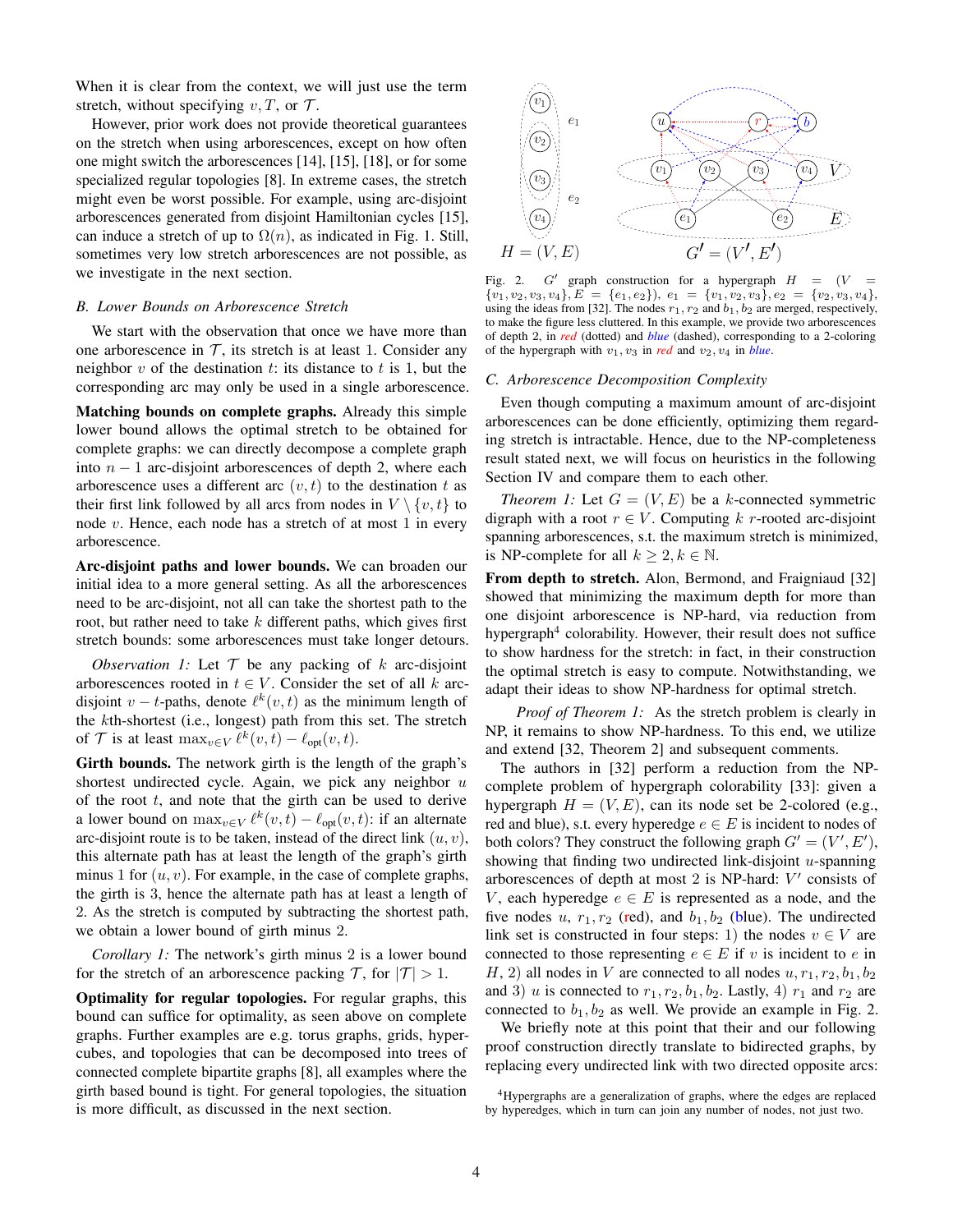essentially, using the "back"-direction of a link is not useful at all. For ease of readability, we will use undirected links as well, just denoting them as links in the remainder of the proof.

We analyze the depth and stretch properties of the nodes in V ′ , when they are contained in two arborescences of depth 2. Herein, the depth of a node in an arborescence is denoted w.r.t. the root  $u$ , and the stretch w.r.t. the shortest path to  $u$ :

- for nodes in  $E$  to have a depth of 2 in an arborescence, the stretch must be 0, i.e., only two hops to  $u$ ;
- subsequently, the nodes in  $V$ , connected to the nodes in  $E$ , must have a depth of 1 and a stretch of 0;
- as the only option for nodes in  $V$  to have a depth of 1 is to be connected (via the arborescence links) directly to the root u, which only provides |V| of the  $2|V|$  necessary links, at least half the nodes in  $V$  have a depth of 2 and stretch of 1 in some arborescence — no higher depth or stretch is needed, as the detour via  $r_1, r_2, b_1, b_2$  provides ample connectivity;
- the remaining nodes  $r_1, r_2, b_1, b_2$  can be connected to the root with a depth of at most 2 and a stretch of at most 1.

If no arborescences with depth 2 are possible, then some node has at least depth 3. Note that a depth of 3 is always possible. To this end, we first connect all nodes in  $V$  via  $r_1$ (red arborescence) and  $b_1$  (blue arborescence) resulting in a depth of 2 and stretch of 1 so far. Next, we connect the nodes in  $E$  to those nodes in  $V$ , resulting in a depth of 3 and stretch of 1 for both arborescences. However, this construction, while increasing the depth, maintains the stretch of 1: the maximum stretch in  $V$  is still 1, but nodes in  $E$  have a stretch of at most 1 as well now. If we could enforce that some node were to have a stretch of 2 with depth 3, then we would have shown NP-hardness for the stretch of 2 arborescences. We will next show how to achieve this feat.

We take the graph  $G'$ , clone it  $|E|$  times, and in each of those |E| clones  $G'_i$ ,  $1 \leq i \leq |E|$ , we merge the node  $e_i$  with  $u_i$ , denoting the (polynomially created) graph by  $G'' = (V'', E'')$ . We obtain new node sets  $V_i'$  (distance to u: 3) and  $E_i'$  (distance to  $u: 4$ ). If the original graph  $G'$  had two u-rooted link-disjoint arborescences of depth 2, then the new graph  $G''$  has two such arborescences of depth 4 as well. Firstly, the nodes in  $V_i'$  (and the four extra nodes  $r_{1,i}, \ldots$ ) have a depth of 3, 4 and a stretch of 0, 1. Secondly, the nodes in  $E_i''$  have a depth of 4 and as thus a stretch of 0. Observe that in this case of depth 4, all nodes have a stretch of 0 or 1 in the two arborescences.

We now assume that the original graph  $G'$  does not allow for two arborescences of depth 2, i.e., following the previous arguments, at least one node in  $E$  has a depth of 3 with stretch of 1, w.l.o.g.  $e_j \in E$ . However, then at least one node in  $E'_j$ has a depth of 5 in some arborescence, with a stretch of 2. Hence, minimizing the maximum stretch is NP-hard, as it is NP-hard to decide if two rooted disjoint arborescences with stretch 1 exist. The above NP-hardness construction can be directly extended to any  $k \in \mathbb{N}$  number of arborescences for  $k$ -connected graphs, applying the ideas from [32, p.5]. Е

# IV. BONSAI: HOW TO BUILD BETTER ARBORESCENCES FOR ARBITRARY NETWORKS

A crucial question studied in this paper is how to avoid the black-box modeling of arborescences, which does not provide any stretch properties. We therefore analyze the complexity of general arborescence decompositions for arbitrary networks, with the goal of obtaining minimum stretch.

Since the problem was shown to be NP-complete in Section III-C, we now describe polynomial-time heuristics to decompose arbitrary graphs into "Bonsai" arborescences efficiently while striving to keep their stretch low. The simplest way to decompose a  $k$ -connected graph into  $k$  arc-disjoint arborescences constructs one arborescence after each other, as in the two approaches described next.

**Random decomposition.** When building the  $i^{th}$  arborescence  $T_i$ , the following method ensures that the graph with all the arcs belonging to the trees  $T_1, \ldots, T_i$  are removed is still  $k - i$ connected. We start at the root and insert a random unused arc (not belonging to any  $T_j$ ,  $j < i$ ) towards the root into  $T_i$ . Now a recursive procedure is used to add new arcs  $(u, v)$ to  $T_i$  which extend  $T_i$  (i.e.  $v \in T_i$ ) while maintaining the arborescence structure (i.e.,  $v \notin T_i$ ). For each edge to be added we test whether there are still  $k - i$  arc-disjoint paths from u to the root on the unused arc (excluding  $(u, v)$ ). If yes the arc is added to  $T_i$  and we proceed recursively. Otherwise the next arc is tested. This algorithm always succeeds to construct  $k$  arc-disjoint arborescences and serves as our baseline in the comparison with construction that take the depth of the resulting arborescences into account.

Greedy decomposition. The following greedy approach ensures that  $T_i$  has the lowest depth of all possible arborescences on the arcs that have not been used yet. As in the random decomposition, we start at the root and insert one of the unused arcs (not belonging to any  $T_j$ ,  $j < i$ ) towards the root into  $T_i$ . All candidate arcs  $(u, v)$  are tested until a suitable one is found, ordered by the depth the arborescences would exhibit with  $(u, v)$ . Analogously to the above, we test whether there are still  $k - i$  arc-disjoint paths from u to the root on the unused arc. This approach is used for the experimental evaluation in [14]. This algorithm also always succeeds to construct  $k$ arc-disjoint arborescences. The depth of the first arborescence is the smallest of all arborescences and the depth of the other arborescences increases monotonically. For networks with very few failures, this construction combined with circular routing starting with the first arborescence is a very good practical choice. However, a bad combination of failures might lead to long detours on  $T_i, i > 1$ .

Round-robin approach. Instead of building one arborescence after the other, the round-robin approach constructs all of them in parallel. After the  $j<sup>th</sup>$  edge has been added to the first arborescence, chosen from all the unused edges, the second arborescence obtains its  $j<sup>th</sup>$  edge and so on. To make the procedure simpler, we may omit the connectivity test described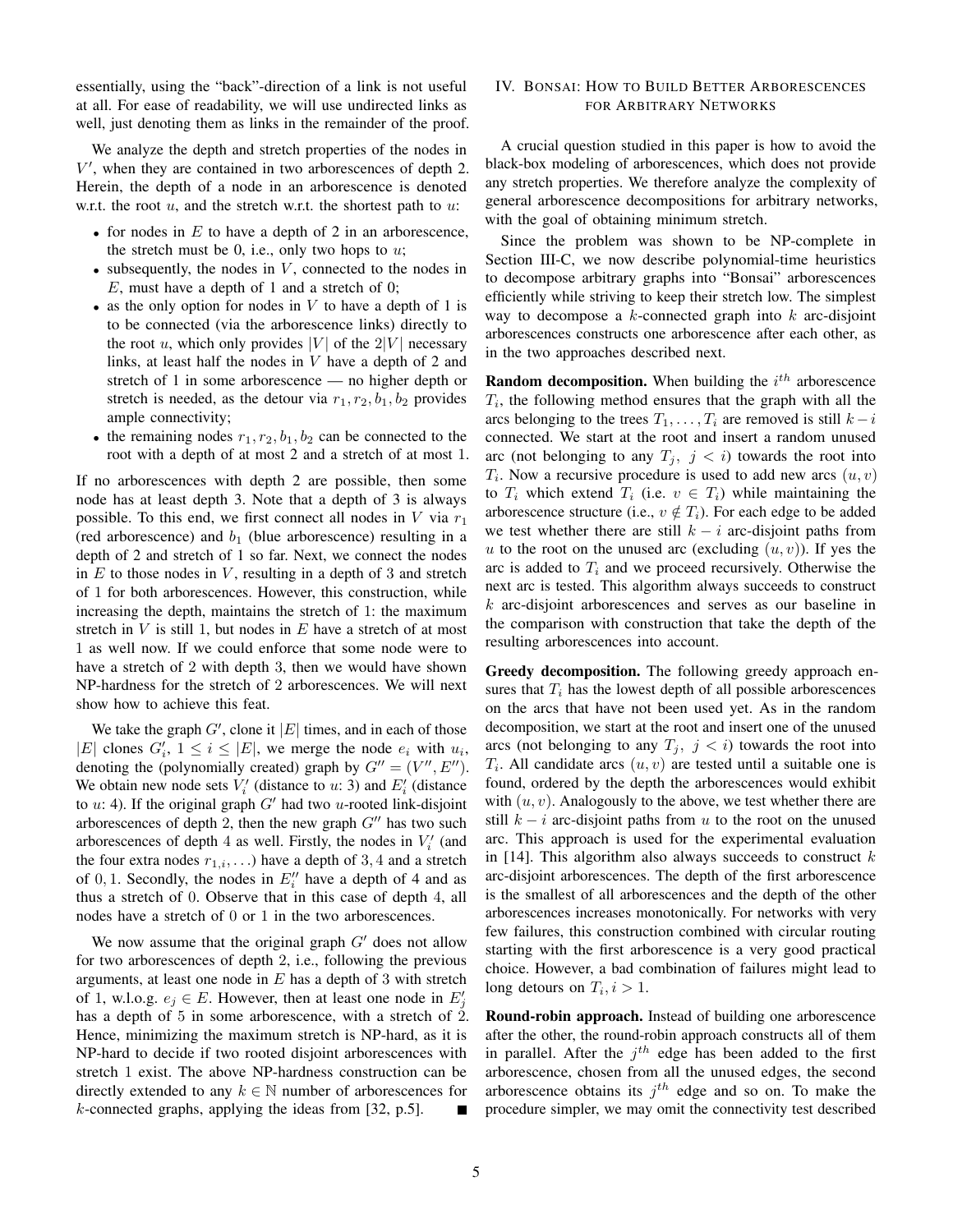

Fig. 3. Example: 3-connected graph. The Round-Robin approach performed two rounds for the first *blue* (dash-dotted) and second *green* (dashed) arborescences, and one round for the third *red* (dotted) arborescence. Even though the graph remains  $k - 1 = 2$ -connected when removing any single arborescence, the *red* (dotted) arborescence cannot reach the nodes  $v_1$  to  $v_4$ .

for the greedy approach<sup>5</sup>. By increasing the depth in each of these decisions only if strictly necessary, this leads to a much more balanced arborescence packing with respect to the length of the detours they entail. Unfortunately, however, this procedure does not always succeed for general graphs. In some cases, there is no unused arc left that can be added to arborescence  $T_i$  even though it is i's turn, we reached a deadend. An example of such a situation for three arborescences is provided in Fig. 3.

Refined connectivity test. In some cases, such dead-ends can be avoided by the following connectivity test. Before adding an unused arc  $(u, v)$  to  $T_i$ , we count the number of arcdisjoint paths from u to the root in the graph  $H = (V', E'),$ which represents the unused arcs in case of  $i$  failures, i.e.,  $V' = V$  and  $E' = \{(v, w) | (v, w) \notin \bigcup_{j \leq i} T_i\}$ . This represents the number of potentially usable arc-disjoint paths left for the arborescences after  $i$  failures. If this number is not at least  $k - i$ , the corresponding edge is not added to  $T_i$ .

Swapping arcs when growing arborescences. Even with this refined connectivity test, we might end up in a dead-end. To get out of it, we can try if exchanging arcs already chosen by an arborescence might mitigate the problem. For example in Fig. 3, when we swap the blue arc  $(v_1, t)$  to the unused arc  $(v_1, v_2)$ , the red arborescence may now take over  $(v_1, t)$ , removing the current deadlock situation. In general, when we cannot add an arc to  $T_i$  in the normal round-robin fashion, we can check for candidate arc pairs  $e = (u, v), e' = (u, v')$ leaving node  $u$  if we could perform a swapping operation.

To this end, the following conditions must hold.

- 1) u has a neighbor  $v' \in V(T_i)$
- 2)  $(u, v)$  does not belong to any arborescence yet,  $e \notin$  $\cup_{\rho=1..k}E(T_{\rho})$
- 3)  $u \notin V(T_i)$
- 4)  $\exists j, s.t. (u, v') \in E(T_j)$
- 5)  $v \in V(T_i)$
- 6) v' is not on the path to from v to the root in  $T_j$ .

These conditions are sufficient and necessary to obtain valid arborescences by assigning e to  $E(T_j)$  and  $e'$  to  $E(T_i)$ . When testing if a set of arcs forms an arborescence, there must be exactly one directed path from every involved node to the root. (4) ensures that no arc leaving the root can be added to an arborescence, while (3,5,6) ensure that valid paths to the root exist in both involved arborescences afterwards, i.e., v and  $v'$  have the necessary outgoing links in the appropriate arborescence and no cycles can be created by the swap. We can address the case where  $e$  and  $e'$  do not originate from the same node analogously by adjusting the conditions above.

When adding the  $l^{th}$  edge, each arborescence  $T_j, j \leq i$ contains l nodes and all arborescences  $T_i, j \geq i$  contain  $l - 1$  nodes. As a consequence, the above procedure can be implemented with time complexity  $O(l^2\delta)$  on average, for a graph of maximum degree  $\delta$  and an implementation of set operations of  $O(1)$  on average. Thus, testing for swapping possibilities takes more and more time as the arborescences grow. Observe, however, that this approach is much more efficient than the naive approach, which checks for all pairs of edges if the involved graphs  $T_i, T_j$  are still valid arborescences after the swap  $(O(ln^2 \delta^2))$ .

For many graphs, the extension of the round-robin approach with the refined connectivity test and swapping arcs finds an arcdisjoint arborescence packing with very low depth. However, there are still cases when the approach reaches a dead-end.

# V. DECOMPOSITION COMPARISON

In this section we compare the properties of the approaches described above in Section IV. We construct arc-disjoint arborescence packings using (1) a *random* decomposition, (2) a *greedy* decomposition, (3) our *round-robin (RR)* approach, and (4) our RR aproach using *swapping (RR-swap)*. We then compare their  $(a)$  success rate,  $(b)$  stretch, and  $(c)$  running time. In our evaluation, we use random regular graphs of varying size and connectivity and the well-connected cores of various ASes. We refer to [34] for further details concerning reproducibility.

# *A. Experiments on Random Regular Graphs*

Our first set of experiments was on random graphs, which were used for the experimental evaluation of the greedy method in [14], [22]. More precisely, we generate random  $k$ -regular graphs, sampled in an asymptotically uniform way [35], which are almost surely k-connected [36, p. 195ff.]. In all generated graphs, the degree and connectivity matched. We pick seven different graph sizes (up to 1000 nodes) and six different connectivities (from 5 to 30) to simulate a wide spectrum of parameters, where each combination is generated 100 times, picking a random node as the root. We then generate arborescence packings  $T$  of size k with the random, greedy, RR, and RR-swap method.

Construction success on random regular graphs. As displayed in Fig. 4, all three of the random, greedy, and swapping approaches succeed in 100% of the experiments, whereas the success rate of the round-robin approach greatly drops, failing completely beyond  $\approx 200$  nodes.

Such behavior is to be expected from the random and greedy approaches, as both utilize sequential constructions, maintaining connectivity for the following arborescences. The swapping numbers are more interesting — while the algorithm can fail in theory, it did not do so over the course of our experiments.

 ${}^{5}$ For two arborescences, it is easy to show that this connectivity test suffices to always finish the construction on  $\geq$  2-connected graphs: the remaining subgraph always contains a rooted spanning tree, i.e., the arborescences can continue to add arcs until all nodes are in them.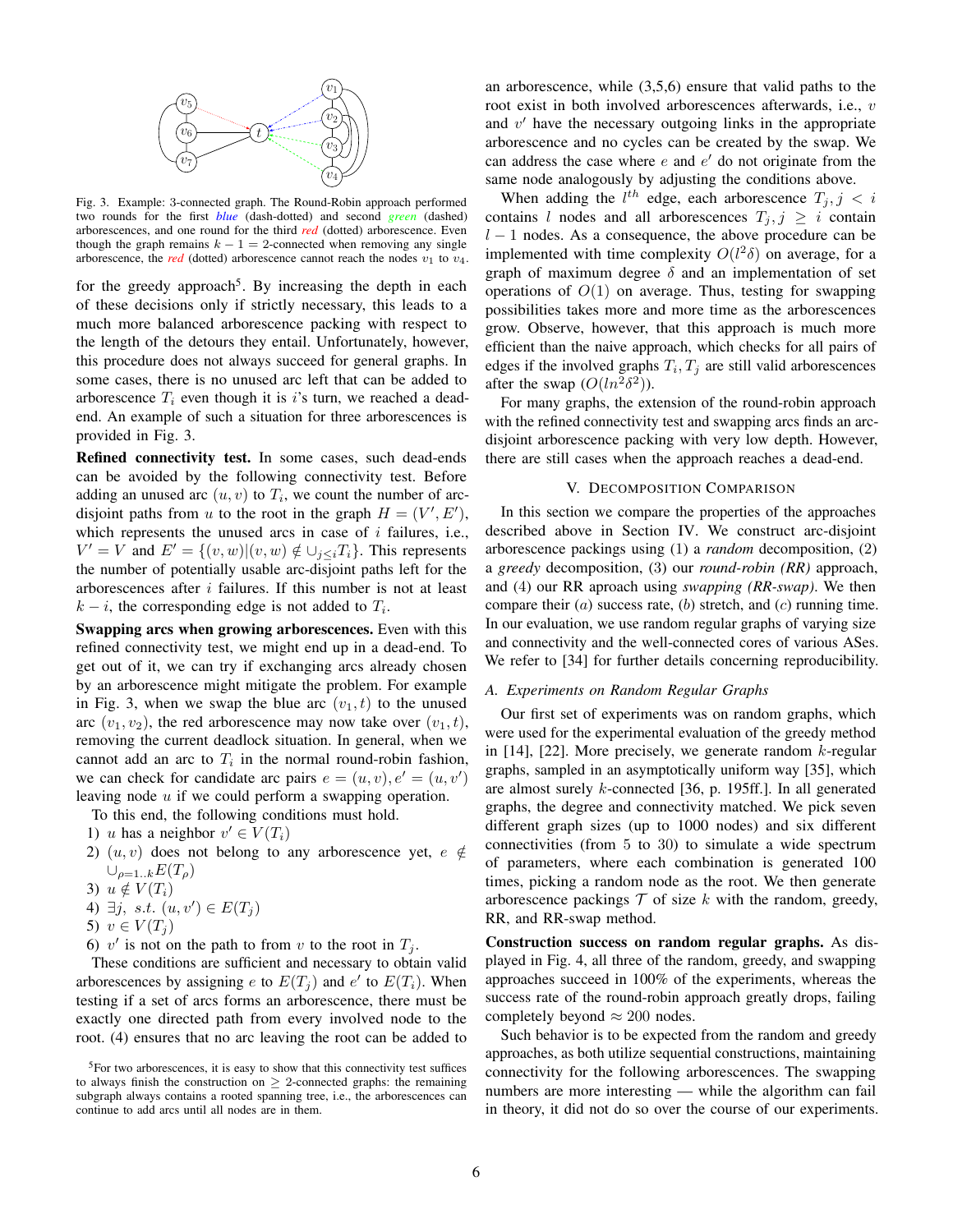

Fig. 4. Success rate for the arborescence packings  $T$  of the different algorithms on random  $k$ -regular graphs, aiming for  $k$  disjoint arborescences in each trial. Each data point represents the average success rate over 100 attempts.



Fig. 5. Median stretch for the arborescence packings  $\mathcal{T}$  (100 each) of the different algorithms in random regular graphs, plotted over the number of nodes of the graphs. The shaded areas display the 5th to 95th percentile.

We thus believe that on random regular graphs, our swapping method nearly always finds alternatives, with deadlocks being extremely rare.

Stretch on random regular graphs. The stretch performance on random regular graphs is shown in the Figs. 5 (plotted over different graph sizes) and 6 (for various connectivities). In both cases, RR and RR-swap perform quite similarly, in Fig. 6 their results overlap. However, RR without swapping fails early to finish its constructions. Both algorithms vastly outperform the random and greedy approaches in the median stretch, as well as the 5th to 95th percentile, of the arborescences  $\mathcal{T}$ , in particular when considering larger graph sizes where, e.g., not even the percentiles for RR-swap and greedy overlap. While the performance of RR-swap stays similar for larger random regular graphs, it degrades for greedy and random. As the connectivity increases, the median performance of all four algorithms improves slightly, but random and greedy still always stay far behind the RR versions. The situation is similar for the 5th to 95th percentile, with the exception of the random method: here, the performance does not change much with varying connectivity.

Computation time for random regular graphs. The computation time (in seconds) of the arborescence packings  $T$ is shown in the Figs. 7 (different sizes) and 8 (different connectivities). We used an Intel i5-4570 @3.2 GHz with

● ● ● ● ● **10 20 10 20 30 Connectivity Median Stretch** Algorithm **+** Greedy **R**R−swap **R** Random **R** RR

Fig. 6. Median stretch for the arborescence packings  $\mathcal{T}$  (100 each) of the different algorithms in random regular graphs, plotted over the connectivity of the graphs. The shaded areas display the 5th to 95th percentile.



Fig. 7. Median computation time (seconds) for the arborescence packings  $\tau$ (100 each) of the different algorithms in random regular graphs, plotted over the graph size. The (small) shaded areas display the 5th to 95th percentile.

8GB ram for the experiments. In general, the median and 5th to 95th percentile values barely differ for each individual algorithm. For RR and RR-swap, the dominating factor is picking the next arc, which increases linearly with the number of arcs. Their computation time overlap, though RR fails to find solutions beyond 200 nodes. In general, RR-swap only needed to utilize very few swaps to resolve deadlocks, meaning that the computation time does not change much due to swapping in most cases. For greedy and random, the dominating factor was the ongoing connectivity checks, which result in much slower runtime than RR-swap, the plotted values grow quadratically. As such, their time values are essentially identical as well, with random being slightly faster for larger connectivities.

#### *B. Experiments on Well-Connected Cores of ASes*

Our second set of experiments was on the well-connected cores of various ASes, taken from the commonly used *Rocketfuel* data set [37]. We trim the AS graphs s.t. only the wellconnected cores remain, as follows. We first *contract* nodes of bidirected degree 2 into a single bidirected link. Next, we remove nodes that have a degree less than 4/5/6/7, contracting the graph again later. This process is repeated until no more nodes can be contracted or removed. If the trimming resulted in less than 20 nodes, we omit them. For each such topology (ranging from 20 to roughly 700 nodes), we pick 20 different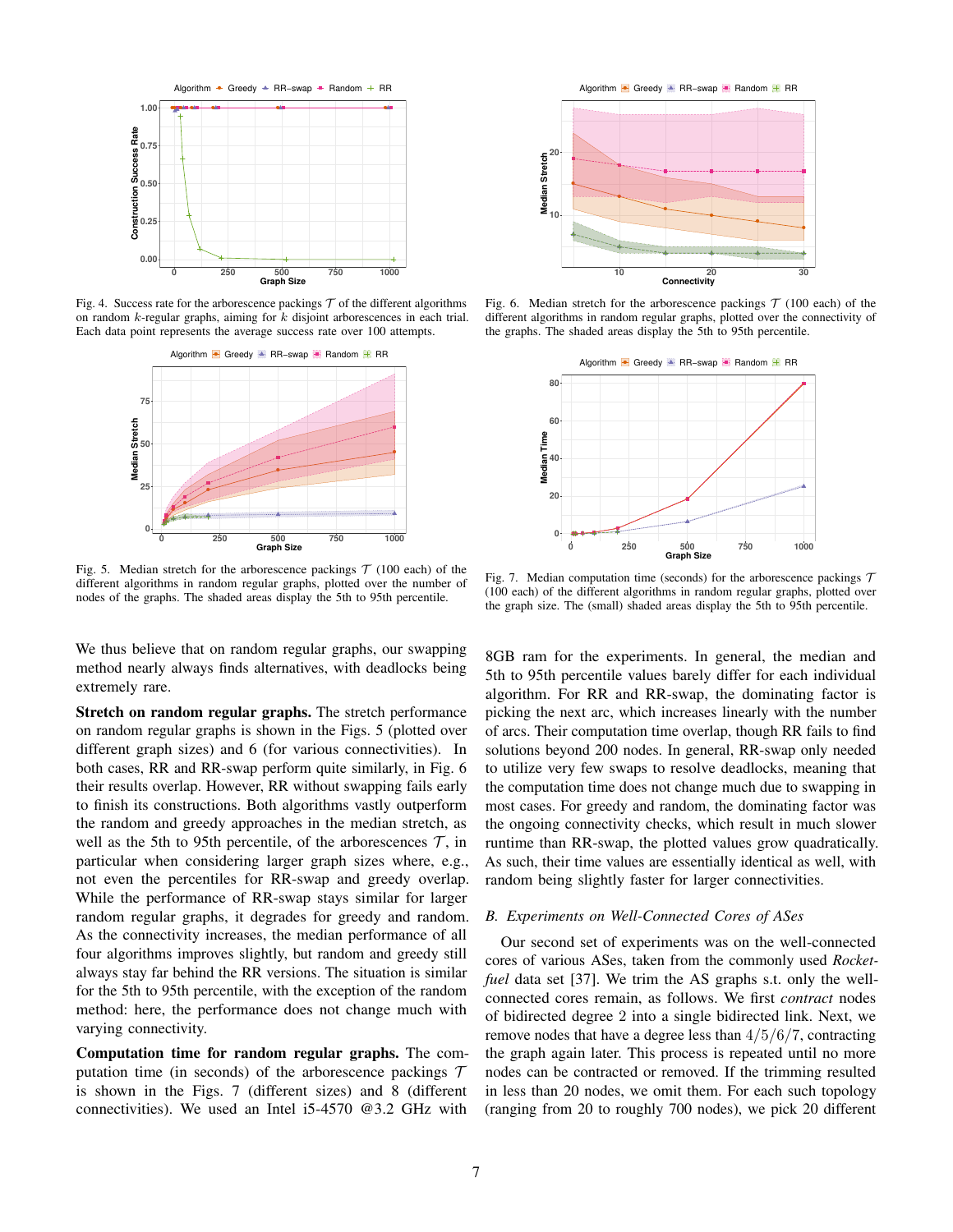

Fig. 8. Median computation time (seconds) for the arborescence packings  $\tau$ (100 each) of the different algorithms in random regular graphs, plotted over the connectivity. The (small) shaded areas display the 5th to 95th percentile.



Fig. 9. Success rates for the arborescence packings  $T$  for RR-swap, aiming for 4 to 7 disjoint arborescences Each item represents the average success rate over 20 attempts, picking a random root each time. Greedy always succeeds.

nodes uniformly at random, selecting them as a root for the arborescence packings. We generate arborescence packings  $\mathcal T$ of size  $k \in \{4, 5, 6, 7\}$  with the greedy and RR-swap methods.

Construction success on AS graphs. Greedy always finishes, meaning that our trimming operation generated 4/5/6/7 connected graphs. Different to the random regular graphs, RRswap struggles to complete some arborescence constructions, as seen in Fig. 9: in total, RR-swap succeeds 61% of the time. Upon further further investigation, we saw that RR-swap created partial arborescences that could not be fixed locally, i.e., which would require a non-trivial amount of restructuring.

Stretch on AS graphs. The stretch of the arborescence packings  $\mathcal T$  generated by greedy and RR-swap is shown in Fig. 10, where we depict the median stretch for the different connectivities, along with the 5th to 95th percentiles. As can be seen, RR-swap performs clearly better than greedy, where in many cases not even the 5th to 95th percentile ranges overlap. On the other hand, the differences are not as prominent as for



Fig. 10. Median stretch (and 5th to 95 percentiles) for the arborescence packings  $T$  (up to 20 each) of the different algorithms on the well-connected cores of different ASes, plotted over the size of the graphs.



Fig. 11. Median computation time for the arborescence packings  $\mathcal T$  (up to 20 each) of the different algorithms on the well-connected cores of different ASes, plotted over the size of the graphs. The (very small) bars display the 5th to 95th percentile. For each AS and algorithm, we have up to four data points, representing the different sizes for  $|\mathcal{T}| \in \{4, 5, 6, 7\}.$ 

random regular graphs, and in some cases, the RR-swap results are missing. Another interesting observation is that higher connectivity not always implies better stretch. For example in AS1221, the stretch goes up with lower connectivity whereas in AS1239, lower connectivity implies lower stretch.

Computation time for AS graphs. The computation time (in seconds) of the arborescence packings  $\mathcal T$  is shown in Fig. 11. We used the machine employed for the random regular graphs. We note that for better visibility, the  $y$ -axis (the computation time) is depicted on a logarithmic scale. Similar as for random regular graphs, the RR-swap method greatly outperforms the greedy method: the reason is (again) that the runtime of greedy is dominated by the connectivity computations, whereas RRswap needs to perform relatively few swaps, as swaps are heavily optimized as well, recall the end of Section IV.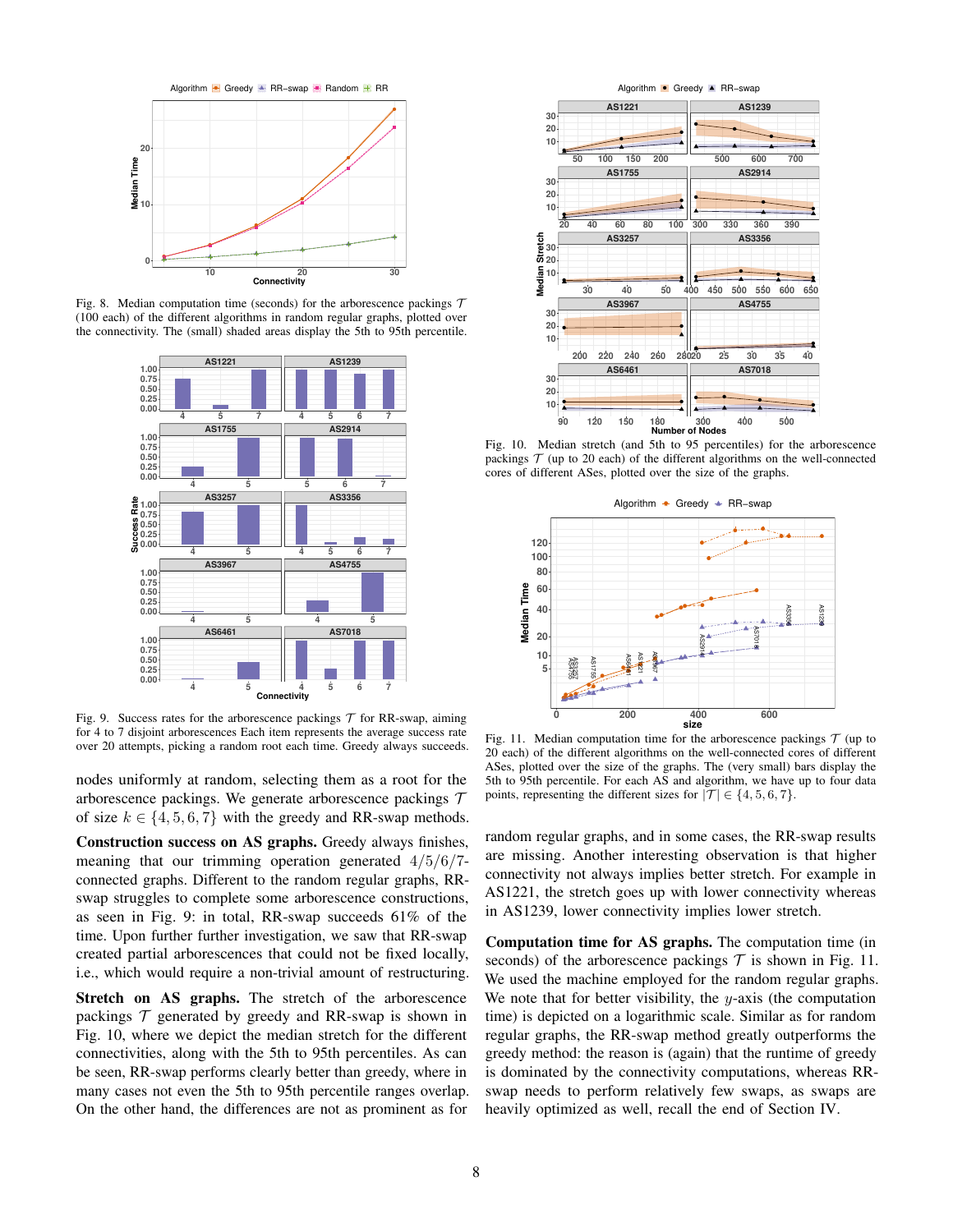# *C. Concluding Remarks*

While the round robin approach can still get stuck despite swapping, it reaches much better stretch than the random and greedy approach. Consequently, it makes sense to combine them in practice: if round robin with swapping returns  $k$  complete arborescences, they are taken (this is also the fastest algorithm without the connectivity condition); otherwise greedy is run, which in turn outperforms the random approach.

# VI. GUARANTEES BEYOND  $k-1$  FAILURES

In the first few sections, we implicitly restricted ourselves to a resiliency of at most  $k - 1$  failures in in k-connected graphs. For a general adversarial failure model this is a natural choice, as no more than  $k$  disjoint arborescences can be used if the graph is not  $(k+1)$ -connected, along with the observation that k failures might disconnect the graph.

In this section, we will theoretically analyze how good stretch properties can allow us to cope with situations that go beyond  $k - 1$  failures, by assuming that these failures are distributed over the network, in the sense that they are clustered [31], respectively only few appear locally.<sup>6</sup> This will allow us to leverage the locality properties of our failover schemes, as, in some sense, past failures stop to matter after a certain point.

To this end, we will next first define a parametrized spatial failure distribution in Section VI-A, followed by its application to circular arborescence routing schemes in Section VI-B.

#### *A. Failure Ball Distribution*

We begin by introducing so-called b*-balls*, which will contain at most b failed links, also defining their pairwise distance.

*Definition 1:* Let  $G = (V, E)$  be a graph with a set of failed links  $F \subset E$ . We call a set of at most  $b \leq |F|$  links from F a b-ball. The distance  $dist(B, B')$  between two b-balls  $B, B'$  is defined as  $\min_{e \in B, e' \in B'} \text{dist}(e, e').$ 

We now use these *b*-balls to cover all failures of a graph, where the existence of such a cover requires that the balls can be chosen in such a way that they maintain a minimum specified distance to each other. The idea is to parametrize the spatial distribution of failures over the graph, so only a pre-defined amount of failures may be locally clustered.

*Definition 2:* Let  $G = (V, E)$  be a graph with a set of failed links  $F \subset E$ . We say that G has a  $(b, c)$ -failure cover, if there exists a set B of b-balls, with  $\bigcup_{B\in\mathcal{B}}B=F$ , such that for any two b–balls  $B, B' \in \mathcal{B}, B \neq B'$ , the following two conditions hold: 1)  $B \cap B' = \emptyset$ , 2) dist $(B, B') \geq c$ .

In other words, the  $b$ -balls in  $B$  cover all failures, are pairwise disjoint, and have minimum distance of  $c$  from each other. An example is shown in Figure 12. Furthermore, if  $c > 0$ , then Condition 2) also includes Condition 1), i.e.,  $B \cap B' = \emptyset$ .

Note that so far, we only specified the term resiliency for arbitrary link failures. In addition, we can also define resiliency of an algorithm to a specific set of failures on a given graph.



Fig. 12. Illustration of a  $(b, c)$ -failure cover with  $b = 2$  and  ${B_1, B_2, B_3}$  = B. Only the failed links (dotted) and their incident nodes are depicted. All remaining links in the graph G are free from failures.

*Definition 3:* Let A be a routing scheme with default and (conditional) failover flow rules, as specified in Section II. Let  $G = (V, E)$  be a graph with a set of failed links  $F \subset E$ . If A successfully routes packets on  $G$  under link failure set  $F$ , then we say  $A$  is  $F$ -resilient for  $G$ .

We now apply these definitions to circular arborescence routing schemes to be resilient to arbitrarily many failures under certain conditions.

#### *B. Usage in Circular Arborescence Routing*

To cope with spatially distributed failures, we need routing schemes that do not deviate too much from the shortest path after encountering a failed link. An illustration for the contrary is the Hamiltonian cycle technique described in [15, §B.6]. Consider that packets follow Hamiltonian cycles. When encountering the first failure on the current cycle, they start traversing it in the opposite direction. This approach can induce an additive stretch of  $\Omega(n)$  after a single failure, as a single failure close to the destination can lead to touring nearly the entire graph.

Instead, we desire circular arborescence techniques that impose a small additive stretch of  $x \in \mathbb{N}$ , i.e., for each arborescence it holds that routing from a node  $v$  to  $t$  along an arborescence leads to the traversal of at most  $dist(v, t) + x$  hops, if no failures occur. We now show that circular arborescence routing with small stretch is resilient to arbitrarily many failures, as long as we can partition the failures into balls of large enough distance. Conceptually, our ideas take some inspiration from geometric ad-hoc/local routing paradigms [39], [40]

*Theorem 2:* Let A be a *r*-resilient circular arc-disjoint arborescence routing scheme for a graph family  $G$ , where each of its  $r' > r$  arborescences imposes an additive stretch of at most x. Let  $G \in \mathcal{G}$  with a link failure set F. If there exists an  $(r, xr + x + r + 1)$ -failure cover for G w.r.t. F, then A is F-resilient for G.

The proof idea can be roughly summarized as follows: each hit failure can derail a packet only by a certain amount from its course to the destination, namely at most the additive stretch of the next arborescence picked. Thus, if there exists a failure ball coverage s.t. the failure balls have a distance slightly greater than the total detour possible by a single ball, the packet will not return to a previous failure.

At first glance, it might seem as if a distance between balls that is only slightly larger than the detour caused by a single arborescence would be a sufficient distance between two failure balls. However, note that the Definition 1 of failure balls did

<sup>6</sup>For example in data centers, "*Corruption has weak spatial locality*" [38].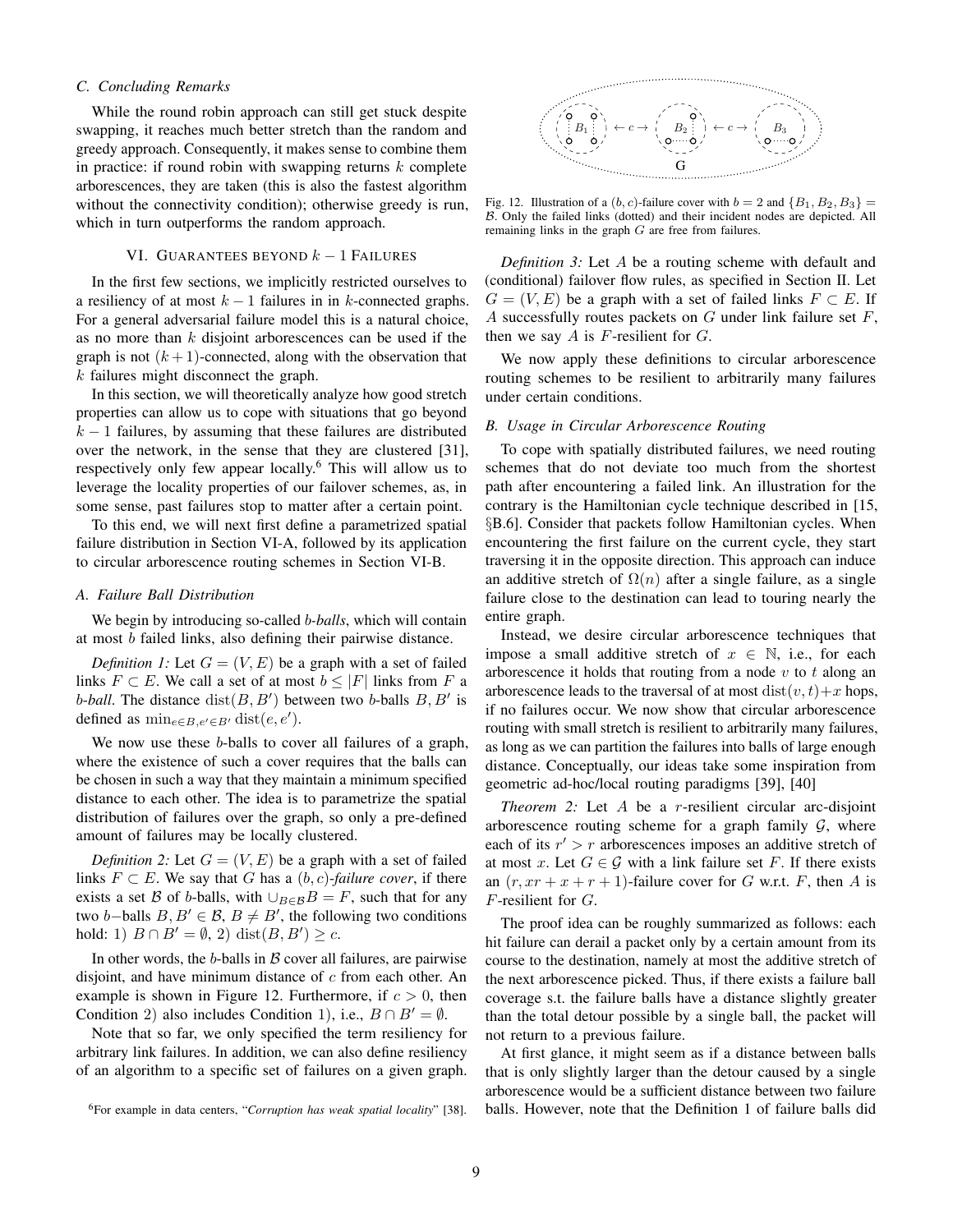

Fig. 13. Visual representation of a  $(b, c)$ -failure cover where a b-ball  $B_2$ surrounds another  $\bar{b}$ -ball  $B_1$ . A valid routing, going from top to bottom for example, might hit errors in  $B_2$ , then route towards  $B_1$  where additional failures are encountered, and then hit failures in  $B_2$  again. If the routing scheme and the  $(b, c)$ -failure cover are improperly specified, this could result in an infinite loop where packets bounce between failures inside of  $B_1, B_2$ .

not include any convexity structure, only an upper limit on the number of contained failures. Hence, one failure ball  $B_1$  could surround a link failure from another failure ball  $B_2$ , inducing a loop where the packet bounces between failure sequences in  $B_1$  and  $B_2$ , see Figure 13 for an example. Similarly, we would like to point out that Theorem 2 holds as long as *any* such specified failure cover exists.

*Proof of Theorem 2:* We prove in the following that A is  $F$ -resilient for  $G$ . To this end, we show that  $A$  cannot loop indefinitely on G if an  $(r, xr + x + r + 1)$ -failure cover exists for  $F$ . Observe that if  $G$  is finite, the only way to prevent a packet from looping is allowing it to reach its destination. We now consider for contradictory purposes the last loop that a packet ends up in, that is, the shortest closed walk W that is eventually repeated indefinitely. As A is deterministic, such a walk W must exist. If the packet never hits a failed link in  $W$ , triggering a conditional failover flow rule, then the packet must reach the destination: as no failure is hit, the packet never changes its arborescence, but that implies that the arborescence has a loop, a contradiction. Thus, the remaining case to be analyzed concerns a packet hitting failures, and changing arborescences accordingly. Should the walk W be confined to only hitting failures from a single  $r$ -ball, then we arrive at a contradiction again: the ball has at most  $r$  failures, i.e., by starting appropriately at one of these failures, we must either reach the destination or hit a failure from another r-ball. Recall that we have  $r' > r$  arc-disjoint arborescences.

Hence, if a packet loops, it must hit failures from different  $r$ -balls, where  $W$  may hit at most  $r$  failures, possibly once from each of the up to  $2r$  incident nodes, in a single ball before encountering a failure in another ball. For each such r-ball traversal, we can define the (node, in-port<sup>7</sup>)-pair where the last error is hit before a change to another ball occurs. Note that such a pair is unique in  $W$ , as  $A$  is deterministic. So far, we may have many of these pairs for a single ball, as  $W$ could traverse a single ball multiple times, especially since we did not require the r-balls to form some sort of local cluster. From this pair set, pick  $w_1$  where the contained node, w.l.o.g.  $v_1 \in B_1 \in \mathcal{B}^8$  is of minimum distance to the destination, and

denote the next such pair when following  $W$  by  $w_2$ , where its contained node is  $v_2 \in B_1 \in \mathcal{B}$  (not necessarily of minimum distance to  $t$ ).

After  $w_1$ , let the next pair along W which contains a node  $v'_2 \in B_2$  be denoted by  $w'_2$ . As  $B_2$  has at most  $\ell$  failures, where each may be hit once from each incident node, we obtain  $dist(v_2, t) \leq dist(v'_2, t) + 2xr$ , due to the fact that every arborescence change can increase the distance to the destination by at most  $x$ . We can improve this bound. While each failure hit can detour the packet by  $x$ , summing up these hops is only important for the stretch (see the later Corollary 2), not for the distance from  $v'_2$ . When a failed link  $(u_1, v_1) = e_1$ is hit from  $u_1$ , and we later hit it again from  $v_1$ , we increased the distance at most by one. Hence, we achieve the following improved bound:  $dist(v_2, t) \leq dist(v'_2, t) + xr + r$ . A will route (uninterrupted by hitting failures) along an arborescence between  $w_1$  and  $w_2'$ , with  $dist(v_1, v_2') \geq xr + x + r + 1$ . As each arborescence has a stretch of at most  $x$  it holds that:  $dist(v'_2, t) \leq dist(v_1, t) - (xr + r + 1) + x = dist(v_1, t)$  $xr - r - 1$ .

Combining the inequalities yields: dist( $v_2, t$ ) ≤ dist( $v_1, t$ ) –  $xr - r - 1 + xr + r = dist(v_1, t) - 1.$ 

However, we chose  $w_1$  s.t.  $dist(v_1, t) \leq dist(v_2, t)$ , a contradiction to earlier inequalities. Hence, we have shown that A cannot loop as  $w_1$  is the last (node, in-port)-pair visited where a failure is hit, i.e., we obtained F-resiliency for  $G$ .

As such, circular arborescence routing can tolerate arbitrarily many failures, assuming that the failure distribution is spatially appropriate. The total additive stretch remains bounded by the product of the total number of possible failure hits and the additive stretch of the arborescences:

*Corollary 2:* Let A be a F-resilient circular arc-disjoint arborescence routing scheme for G, where each arborescence imposes an additive stretch of at most  $x$ . The additive stretch of A on G under F is at most  $2x|F|$ .

*Proof:* As circular arborescence routing changes the arborescence after each failure hit, A incurs only an additive stretch of at most  $x$  each time. Note that the combination of node and in-port results in a unique next routing decision, for a given set of failures. Assume that we change arborescences more than  $2|F|$  times. Then, due to the pigeonhole principle, we hit some link failure twice with the same (node,in-port) combination, which results in a forwarding loop. However, we showed in Theorem 2 that  $A$  is  $F$ -resilient for  $G$ , a contradiction which completes the proof of Corollary 2.

We would like to note that the circular property is crucial to the results of this section, as it properly defines how the routing scheme reacts after  $r$  failures were hit. Observe that by just following the definition of resilience, no proper routing has to be defined after  $r$  failures were encountered. As such, we can envision to extend the resiliency beyond  $r$  failures for other routing schemes, by appropriately specifying the routing behavior after  $r$  failures.

<sup>&</sup>lt;sup>7</sup>When starting at a node emitting a packet, we assume the in-port to belong to the initially chosen arborescence.

<sup>&</sup>lt;sup>8</sup>We slightly abuse notation here, by also including incident nodes.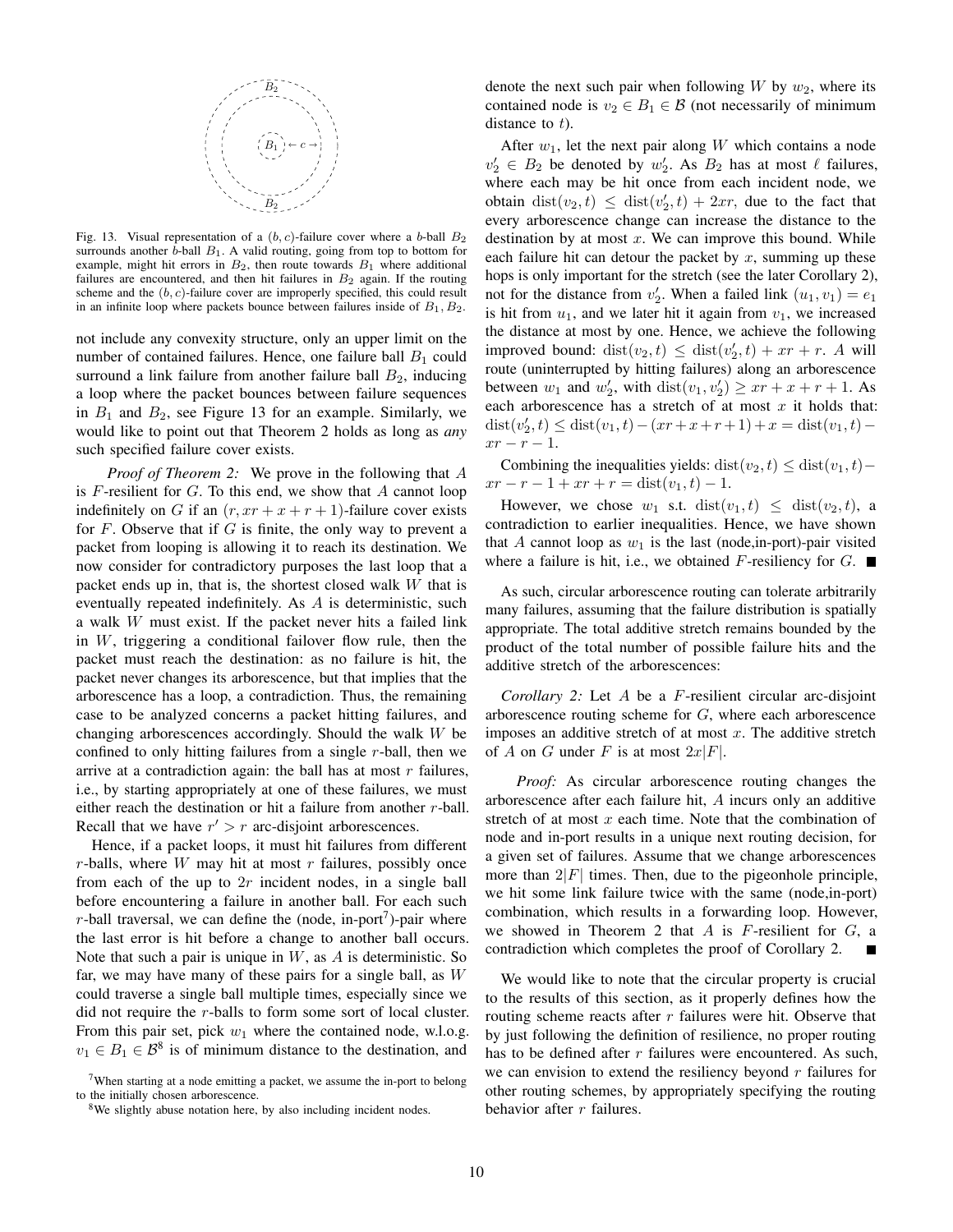# VII. RELATED WORK

Failures are common. Many network outages have been attributed to link failures and are well-documented in the literature, e.g., [41], [42], [43], [44], and there is also much literature on the empirical characterization of failures, e.g., in backbone networks [3], [45], [46], [47].

*Fast* failover. A key challenge in designing resilient networks is that ensuring connectivity via the control plane can be slow [7], [48]. Hence, many networks (additionally) provide data plane mechanisms to preserve connectivity [9], [11], [12] and allowing the definition of planned backup paths. The preferred mechanism depends on the network: datacenters often rely on the ECMP data plane algorithm (see also [49] for a recent study of datacenter network reliability) while many WAN networks rely on MPLS Fast Reroute [7]; supporting a faster failover was one of the main reasons for Google's move to SDN [50].

Single vs multiple failures. Much existing fault-tolerant and robust routing solutions revolve around single failures [51], [52], [53], [54], which however may be insufficient to provide high availability in more complex scenarios, e.g., shared risk link groups [55], attacks [56], node failures [2], [5], [9], [24]. A well-known example in the literature is the Internet outage in Pakistan in 2011 which was due to a failure in both a link and its backup [41].

Dynamic tables. A classic approach to deal with *multiple* failures, which has been studied intensively in the literature, is to use Gafni and Bertsekas' link reversal algorithm [21], or one of its extensions [57], [58], [59]. However, link reversal algorithms require dynamic tables which are not always supported; furthermore, the approach can introduce non-trivial delays [60]. An interesting recent contribution in this area is by Liu et al. [7] who proposed a link reversal algorithm suited *for the data plane*: DCC provides provable connectivity and can tolerate arbitrary delays and losses.

Alternative approaches: duplication, header modification, scaling. Other approaches to deal with multiple link failures require packet header rewriting [25], [61] (e.g., packets relay failure information [62], [63]) or packet-duplication [64], which however consumes header space or introduces additional loads, respectively. Yet another approach is to pre-compute multiple flow paths s.t. even in the event of multiple failures, the ingress switches can rescale the traffic load efficiently without additional computational overhead [65].

What-if analysis tools. Not only the design of robust algorithms has been studied intensively in the literature, but also the question how to efficiently *verify* the robustness of a *given* algorithm or configuration. Recently, polynomial-time verification algorithms have been presented for MPLS networks, based on automata theory [4], [66], and supporting arbitrarily large header sizes as they may result from header rewriting during failover (see above).

Ideal resilience. Our paper is motivated by robust routing algorithms which provide static resiliency in the data plane without requiring header rewriting, initially proposed in [48] and [20] and subsequently studied intensively by Stephens et al. [16], [17], Chiesa et al. [14], [15], [18], [22], Elhourani et al. [25], and Pignolet et al. [8], [13], among others. Feigenbaum et al. [48] raised the question of whether it is possible to achieve an "ideal (static) resilience": Is it always possible to define failover rules such that connectivity is preserved as long as the network is physically connected? The authors already proved that this is not possible. Simultaneously, Borokhovich and Schmid showed that this is not even possible in an initially completely connected network which is still highly connected after the failures [20]. Chiesa et al. [15] then raised the interesting (and so far only partially answered) question whether it is at least always possible to preserve connectivity in a  $k$ -(edge-)connected network if there are at most  $k-1$  link failures. Pignolet et al. [13], [23] observed and exploited a connection of fast rerouting problems to combinatorial block designs, in order to minimize congestion on failover routes.

Approaches going beyond connectivity. Most of the existing literature on fast rerouting under multiple link failures focuses on *connectivity*, which alone however is insufficient to meet the availability and performance guarantees of emerging communication networks. The study of the *quality* of failover paths has been stated as an open problem in the literature [7], and except for some notable first studies on the load on failover paths in very dense networks [13], the space is largely unexplored. In particular, not only the arborescence based solutions in [14], [15], [18], [22], without further optimizations, may result in long failover paths, but also many other algorithms, e.g., based on graph search which rely on packet header rewriting [27]. To the best of our knowledge, the work by Foerster et al. [8] is the only one that generates arborescences with small stretch, however only for the special cases of torus, hypercube, and grid graphs, as well as trees of complete bipartite graphs. Unlike in our work, no approaches for (more) general graphs are provided nor practical evaluations or complexity results.

Arborescences with good depth and other application domains. We note that the problem of finding arborescences also arises in other domains, e.g., in broadcast applications [67]. There also already exists work on arborescences of improved depth, either by reducing the number of arborescences [68] or by considering restricted topologies, such as hypercubes [69] or tori [70]. We refer to the surveys in [67], [71], [72] for further references.

## VIII. CONCLUSION

In this paper, we studied local fast failover algorithms which guarantee not only resiliency but also provide routes with bounded stretch. In addition to analytical results regarding the complexity of the problem and the impact of failure distributions on the resilience and stretch, we proposed and evaluated arc-selection methods to create suitable arborescences. Our solutions can lead to significantly shorter failover routes than with state of the art methods, without modifying the packet headers and without incurring rule convergence delays.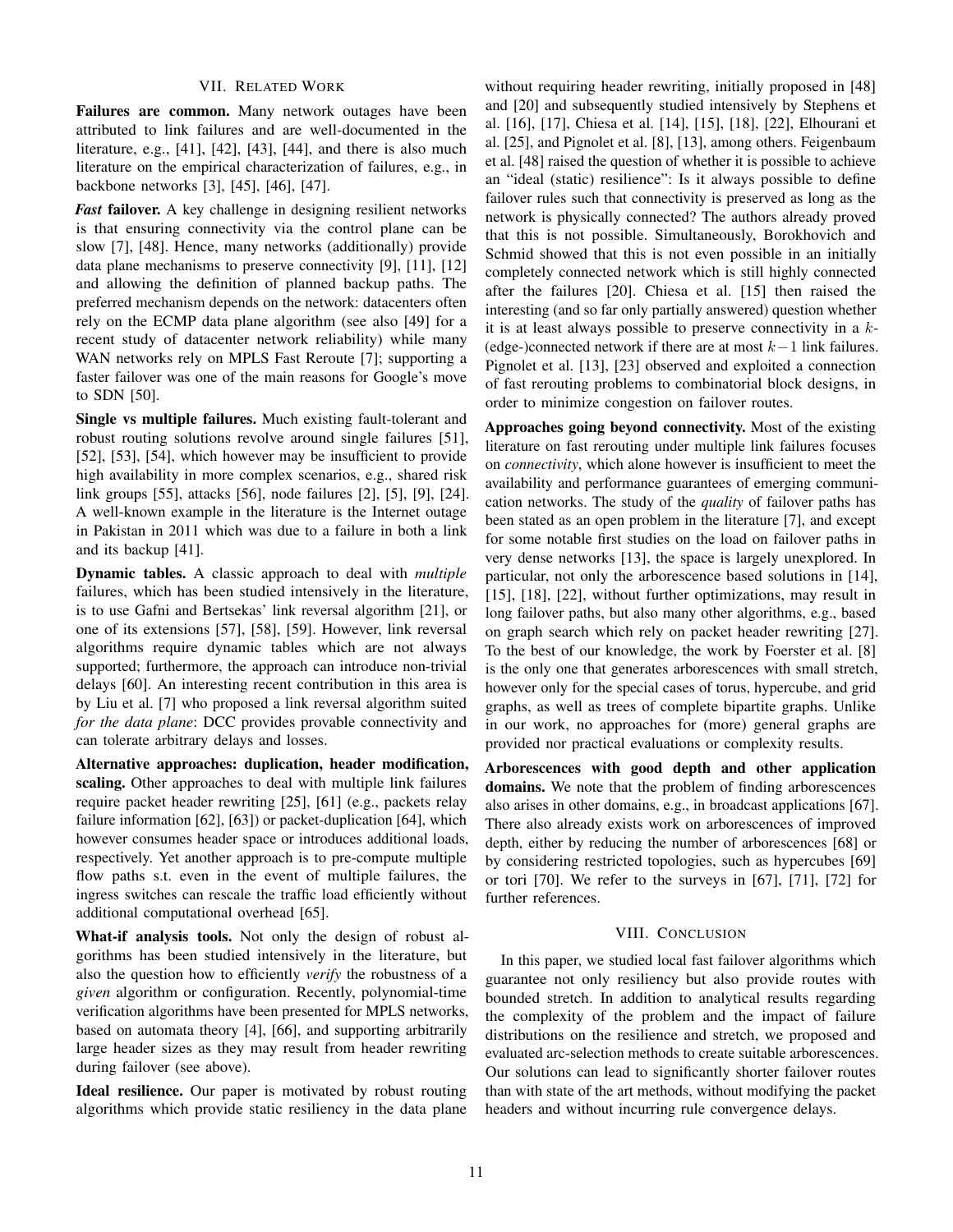Other costs or capacities could be included in the balanced arc-selection algorithm with a vector instead of scalar based approach. To keep the evaluation simple, we focus on scalar values, yet the algorithm can be extended to further constraints and multi-objective scenarios.

Our work opens several interesting avenues for future research. For example, this paper has focused on a hop distance metric, which is natural to capture resource allocations; however, it would be interesting to generalize our results to arbitrary link weights (e.g., representing latencies). Another open question in terms of algorithms concerns provably lowstretch failover algorithms for further special graph classes. Along the same lines, the study of rerouting techniques with header re-writing constitutes another interesting direction for future research on low stretch failover algorithms.

In order to guarantee reproducibility and facilitate other researchers to build upon our algorithms, we will make source code and simulation results publicly available at [34].

Acknowledgements. We would like to thank the anonymous reviewers and our shepherd Elias P. Duarte Jr.

#### REFERENCES

- [1] Y. Wang, H. Wang, A. Mahimkar, R. Alimi, Y. Zhang, L. Qiu, and Y. R. Yang, "R3: Resilient routing reconfiguration," *ACM SIGCOMM CCR*, vol. 40, no. 4, pp. 291–302, Aug. 2010.
- [2] P. Gill, N. Jain, and N. Nagappan, "Understanding network failures in data centers: measurement, analysis, and implications," *ACM SIGCOMM CCR*, vol. 41, pp. 350–361, 2011.
- [3] A. Markopoulou, G. Iannaccone, S. Bhattacharyya, C.-N. Chuah, and C. Diot, "Characterization of failures in an ip backbone," in *Proc. IEEE INFOCOM*, 2004.
- [4] S. Schmid and J. Srba, "Polynomial-time what-if analysis for prefixmanipulating mpls networks," in *Proc. IEE INFOCOM*, 2018.
- [5] A. Shaikh, C. Isett, A. Greenberg, M. Roughan, and J. Gottlieb, "A case study of ospf behavior in a large enterprise network," in *Proc. ACM IMW*, 2002.
- [6] D. Xu, Y. Xiong, C. Qiao, and G. Li, "Failure protection in layered networks with shared risk link groups," *IEEE network*, vol. 18, no. 3, pp. 26–41, 2004.
- [7] J. Liu, A. Panda, A. Singla, B. Godfrey, M. Schapira, and S. Shenker, "Ensuring connectivity via data plane mechanisms," in *Proc. 10th USENIX NSDI*, 2013, pp. 113–126.
- [8] K.-T. Foerster, Y.-A. Pignolet, S. Schmid, and G. Tredan, "Local fast failover routing with low stretch," *ACM SIGCOMM CCR*, vol. 1, pp. 35–41, Jan. 2018.
- [9] A. K. Atlas and A. Zinin, "Basic specification for ip fast-reroute: loop-free alternates," *IETF RFC 5286*, 2008.
- [10] A. Kamisiński, "Evolution of ip fast-reroute strategies," in *Proc. International Workshop on Resilient Networks Design and Modeling (RNDM)*, 2018.
- [11] P. Pan, G. Swallow, and A. Atlas, "Fast reroute extensions to RSVP-TE for LSP tunnels," in *Request for Comments (RFC) 4090*, 2005.<br>Switch Specification 1.3.1, "OpenFlow," in *https://*
- [12] Switch Specification 1.3.1, "OpenFlow," in *www*.*opennetworking*.*org/wp-content/ uploads/ 2013/ 04/ openflowspec-v1*.*3*.*1*.*pdf* , 2012, (last accessed in April 2019).
- [13] Y.-A. Pignolet, S. Schmid, and G. Tredan, "Load-optimal local fast rerouting for dependable networks," in *Proc. DSN*, 2017.
- [14] M. Chiesa, I. Nikolaevskiy, S. Mitrovic, A. V. Gurtov, A. Madry, M. Schapira, and S. Shenker, "On the resiliency of static forwarding tables," *IEEE/ACM Trans. Netw.*, vol. 25, no. 2, pp. 1133–1146, 2017.
- [15] M. Chiesa, A. Gurtov, A. Madry, S. Mitrovic, I. Nikolaevkiy, A. Panda, M. Schapira, and S. Shenker, "Exploring the limits of static failover routing (v4)," *arXiv:1409.0034 [cs.NI]*, 2016.
- [16] B. Stephens, A. L. Cox, and S. Rixner, "Plinko: Building provably resilient forwarding tables," in *Proc. ACM HotNets*, 2013.
- [17] ——, "Scalable multi-failure fast failover via forwarding table compression," in *Proc ACM SOSR*, 2016.
- [18] M. Chiesa, A. V. Gurtov, A. Madry, S. Mitrovic, I. Nikolaevskiy, M. Schapira, and S. Shenker, "On the resiliency of randomized routing against multiple edge failures," in *Proc. ICALP*, 2016.
- [19] E. Blanton and M. Allman, "On making tcp more robust to packet reordering," *ACM SIGCOMM Computer Communication Review*, vol. 32, no. 1, pp. 20–30, 2002.
- [20] M. Borokhovich and S. Schmid, "How (not) to shoot in your foot with sdn local fast failover: A load-connectivity tradeoff," in *Proc. OPODIS*, 2013.
- [21] E. Gafni and D. Bertsekas, "Distributed algorithms for generating loopfree routes in networks with frequently changing topology," *Trans. Commun.*, vol. 29, no. 1, pp. 11–18, 1981.
- [22] M. Chiesa, I. Nikolaevskiy, S. Mitrovic, A. Panda, A. Gurtov, A. Madry, M. Schapira, and S. Shenker, "The quest for resilient (static) forwarding tables," in *Proc. IEEE INFOCOM*, 2016.
- [23] K.-T. Foerster, Y.-A. Pignolet, S. Schmid, and G. Tredan, "CASA: congestion and stretch aware static fast rerouting," in *Proc. IEEE INFOCOM*, 2019.
- [24] T. Elhourani, A. Gopalan, and S. Ramasubramanian, "Ip fast rerouting for multi-link failures," in *Proc. IEEE INFOCOM*, 2014.
- [25] ——, "IP fast rerouting for multi-link failures," *IEEE/ACM Trans. Netw.*, vol. 24, no. 5, pp. 3014–3025, 2016.
- [26] M. Kaufmann and K. Mehlhorn, "A linear-time algorithm for the homotopic routing problem in grid graphs," *SIAM J. on Computing*, vol. 23, no. 2, pp. 227–246, 1994.
- [27] M. Borokhovich, L. Schiff, and S. Schmid, "Provable data plane connectivity with local fast failover: Introducing openflow graph algorithms," in *Proc. ACM SIGCOMM HotSDN*, 2014.
- [28] J. Edmonds, "Edge-disjoint branchings," *Combinatorial algorithms*, vol. 9, no. 91-96, p. 2, 1973.
- [29] A. Bhalgat, R. Hariharan, T. Kavitha, and D. Panigrahi, "Fast edge splitting and edmonds' arborescence construction for unweighted graphs," in *Proc. SODA*, 2008.
- [30] H. N. Gabow, "Efficient splitting off algorithms for graphs," in *Proc. ACM STOC*, 1994.
- [31] J. Tapolcai, L. Rónyai, B. Vass, and L. Gyimothi, "List of shared risk link groups representing regional failures with limited size," in *Proc. IEEE INFOCOM*, 2017.
- [32] J.-C. Bermond and P. Fraigniaud, "Broadcasting and np-completeness," *Graph Theory Notes of New York*, no. XXII, pp. 8–14, 1992.
- [33] L. Lovász, "Covering and coloring of hypergraphs," in *Proc. 4th Southeastern Conf. on Combinatorics, Graph Theory, and Computing, Utilitas Mathematica*, 1973.
- [34] https://gitlab.cs.univie.ac.at/ct-papers/2019-dsn.<br>[35] NetworkX 2.2, "Random regular
- [35] NetworkX 2.2, "Random regular graph generation," https://networkx.github.io/documentation/stable/reference/ generated/networkx.generators.random\_graphs.random\_regular\_ graph.html#networkx.generators.random\_graphs.random\_regular\_ graph, 2018, (last accessed in April 2019).
- [36] B. Bollobás, Random Graphs, ser. Cambridge Studies in Advanced Mathematics. Cambridge University Press, 2001, no. 73.
- [37] N. Spring, R. Mahajan, D. Wetherall, and T. Anderson, "Measuring ISP topologies with rocketfuel," *IEEE/ACM Trans. Netw.*, vol. 12, no. 1, pp. 2–16, 2004.
- [38] D. Zhuo, M. Ghobadi, R. Mahajan, K.-T. Foerster, A. Krishnamurthy, and T. E. Anderson, "Understanding and mitigating packet corruption in data center networks," in *Proc. ACM SIGCOMM*, 2017.
- [39] H. Abelson and A. A. DiSessa, *Turtle geometry*. MIT press, 1986.
- [40] F. Kuhn, R. Wattenhofer, Y. Zhang, and A. Zollinger, "Geometric ad-hoc routing: of theory and practice," in *Proc. ACM PODC*, 2003.
- [41] D. Madory, "Renesys blog: Large outage in pakistan," https://dyn.com/ blog/large-outage-in-pakistan/, (last accessed in April 2019).
- [42] R. Singel, "Fiber optic cable cuts isolate millions from internet, future cuts likely," https://www.wired.com/2008/01/fiber-optic-cab/, 2008, (last accessed in April 2019).
- [43] Wikitech, "Site issue aug 6 2012," http://wikitech.wikimedia.org/view/ Site\_issue\_Aug\_6\_2012, 2012, (last accessed in April 2019).
- [44] C. Wilson, "dual' fiber cut causes sprint outage," https: //web.archive.org/web/20080906210432/http://telephonyonline.com/ access/news/Sprint\_service\_outage\_011006/, 2006, (last accessed in April 2019).
- [45] G. Iannaccone, C.-n. Chuah, R. Mortier, S. Bhattacharyya, and C. Diot, "Analysis of link failures in an ip backbone," in *Proc. ACM SIGCOMM Workshop on Internet Measurment*, 2002.